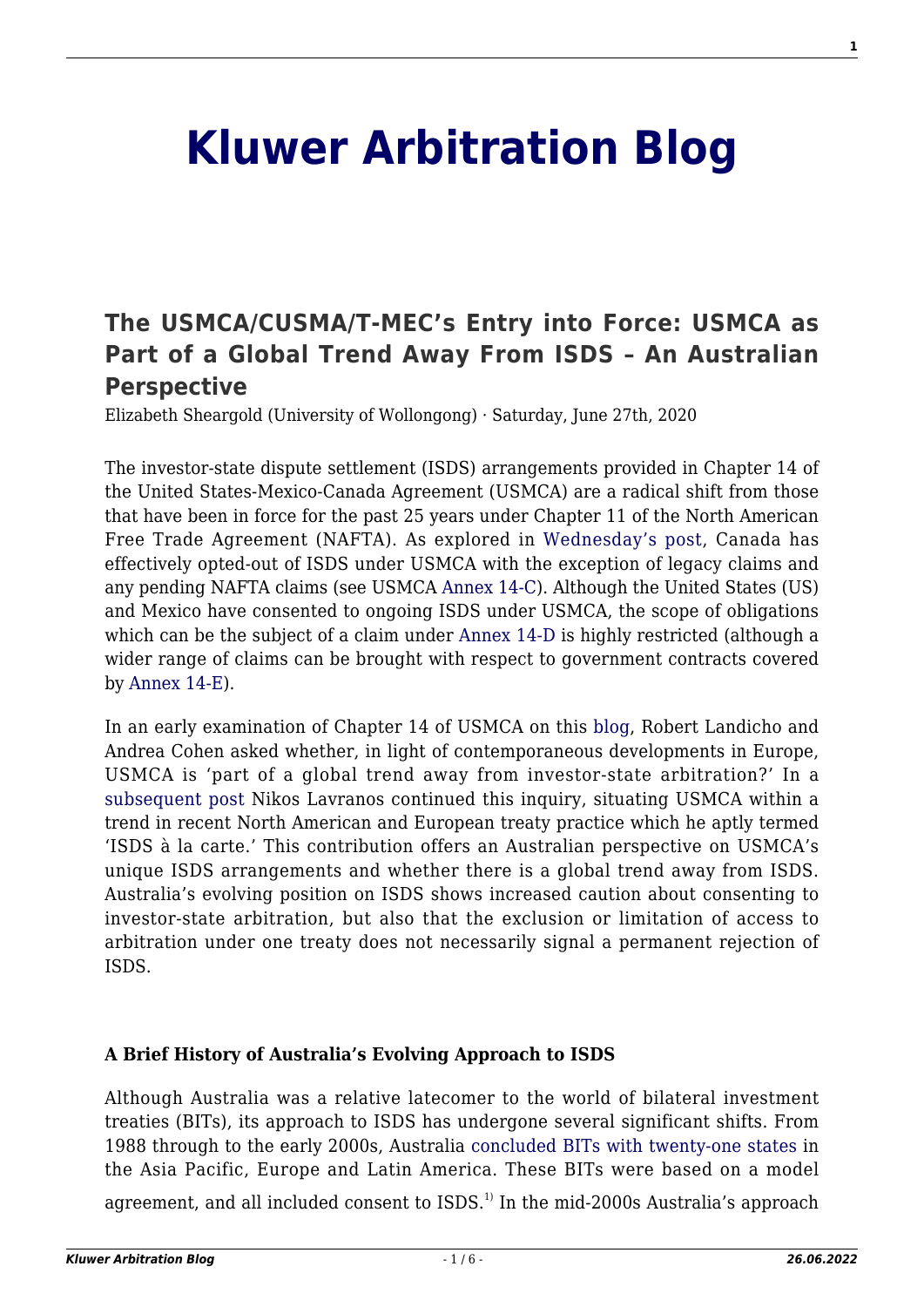to ISDS became more varied, as it began to enter into free trade agreements (FTAs) with chapters on investment. In 2004, Australia rejected the inclusion of ISDS in the [Australia – US Free Trade Agreement \(AUSFTA\)](https://www.dfat.gov.au/about-us/publications/trade-investment/australia-united-states-free-trade-agreement/Pages/chapter-eleven-investment), making Australia something of a pioneer of the à la carte approach to ISDS.

In April 2011 the government of then-Australian Prime Minister Julia Gillard issued a [trade policy statement](https://web.archive.org.au/awa/20110502020942mp_/http:/pandora.nla.gov.au/pan/126547/20110502-1209/www.dfat.gov.au/publications/trade/trading-our-way-to-more-jobs-and-prosperity.pdf#page=16) which pledged that Australia would not pursue the inclusion of ISDS in any future trade or investment agreement. At that time ISDS was a relatively prominent domestic political issue, in large part because of the [arbitration brought by](https://www.italaw.com/cases/851) [Philip Morris](https://www.italaw.com/cases/851) regarding Australia's tobacco [plain packaging](http://www.kluwerarbitration.com/document/kli-kipl-ieem-2019-009-n?q=plain%20packaging) rules. However, the absolute rejection of ISDS by Australia was short-lived. A change of government in September 2013 saw a return to the policy of considering whether to consent to ISDS in each treaty on a case-by-case basis. All but one of the FTAs which Australia has

concluded since 2013 have incorporated ISDS mechanisms, $^{2}$  and concerns about the impact of these treaties on regulatory sovereignty has been addressed through other international investment agreement (IIA) reforms, such as clarifying that '[distinguish\[ing\] between investors or investments on the basis of legitimate public](https://www.dfat.gov.au/sites/default/files/iacepa-chapter-14-investment.pdf#page=4) [welfare objectives](https://www.dfat.gov.au/sites/default/files/iacepa-chapter-14-investment.pdf#page=4)' will not violate the national treatment obligation, and by providing general exceptions for measures that may be found to be in breach of an obligation (such as [Articles 18 and 19 of the Hong Kong – Australia Investment Agreement](https://investmentpolicy.unctad.org/international-investment-agreements/treaty-files/5830/download#page=16) [\(2019\)](https://investmentpolicy.unctad.org/international-investment-agreements/treaty-files/5830/download#page=16)).

# **Non-Participation in ISDS: Canada's Approach under USMCA Compared to Australia's Treaty Practice**

The USMCA marks a notable shift in Canadian policy, since all previous Canadian IIAs have included ISDS mechanisms. As USMCA is a tripartite agreement, Canada's nonparticipation in the ongoing ISDS mechanisms established by [Annexes 14-D](https://ustr.gov/sites/default/files/files/agreements/FTA/USMCA/Text/14-Investment.pdf#page=20) and 14-E has been achieved by defining a 'qualifying investment dispute' as 'a dispute between an investor of an Annex Party and the other Annex Party', where 'Annex Party' means only the US or Mexico. Mexican investors will still have a potential avenue for claims against Canada under the [Comprehensive Agreement on Trans-Pacific Partnership](https://www.dfat.gov.au/sites/default/files/9-investment.pdf#page=19) [\(CPTPP\)](https://www.dfat.gov.au/sites/default/files/9-investment.pdf#page=19) (and vice-versa for Canadian investors). But, by opting-out of ISDS under the USMCA, Canada will no longer face claims from US investors once the period for legacy claims expires three years after the termination of NAFTA under [paragraph 3](https://ustr.gov/sites/default/files/files/agreements/FTA/USMCA/Text/14-Investment.pdf#page=18) [of](https://ustr.gov/sites/default/files/files/agreements/FTA/USMCA/Text/14-Investment.pdf#page=18) [Annex 14-C.](https://ustr.gov/sites/default/files/files/agreements/FTA/USMCA/Text/14-Investment.pdf#page=18)

Australia has excluded ISDS arrangements from treaties with some of its close allies

and trading partners, most notably the US and New Zealand.<sup>3)</sup> Prior to the conclusion of USMCA, AUSFTA was the only US IIA which did not allow for recourse to ISDS. AUSFTA contains no consent to ISDS from either party, although [Article 11.16](https://www.dfat.gov.au/about-us/publications/trade-investment/australia-united-states-free-trade-agreement/Pages/chapter-eleven-investment) of AUSFTA states that the treaty parties will consult on the possible creation of ISDS procedures if either party 'considers that there has been a change in circumstances affecting the settlement of disputes.' To the knowledge of the author, no consultations have been initiated under this provision. Australia has also excluded ISDS from its treaties with New Zealand. The [Investment Protocol to Australia and New Zealand's](http://www.austlii.edu.au/au/other/dfat/treaties/ATS/2013/10.html)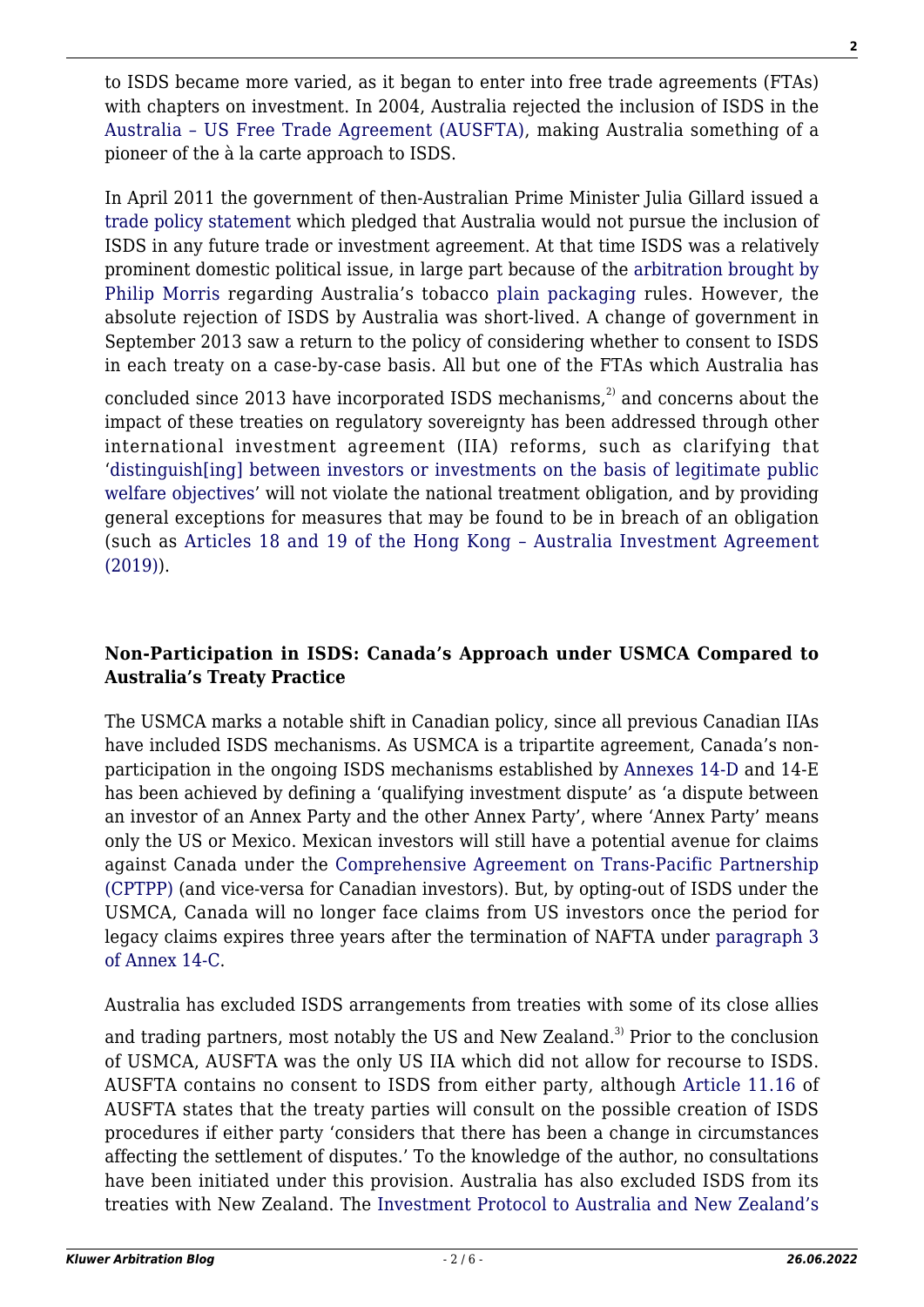[Comprehensive Economic Relations and Trade Agreement \(ANZCERTA\)](http://www.austlii.edu.au/au/other/dfat/treaties/ATS/2013/10.html) does not make any mention of investor-state arbitration. Australia and New Zealand have used side letters to exclude the operation of ISDS as between themselves under the [Australia – New Zealand – Association of South East Asian Nations \(ASEAN\) FTA](https://www.dfat.gov.au/sites/default/files/minlet_aust.pdf) [\(AANZFTA\) \(2009\)](https://www.dfat.gov.au/sites/default/files/minlet_aust.pdf) and the [CPTPP.](https://www.dfat.gov.au/sites/default/files/sl15-australia-new-zealand-isds.pdf)

The [Australian Department of Foreign Affairs and Trade](https://www.dfat.gov.au/trade/agreements/in-force/ausfta/fact-sheets/Pages/investment) explained the exclusion of ISDS from AUSFTA was a 'reflecti[on of] the fact that both countries have robust, developed legal systems for resolving disputes between foreign investors and government.' Although not officially stated, an additional motivation was likely that Australia was not willing to expose itself to the risk of litigation from US investors, having witnessed Canada's experience as a respondent in early NAFTA Chapter 11

arbitrations.4) Despite its unwillingness to include ISDS in AUSFTA, in 2016 Australia signed on to the Trans-Pacific Partnership Agreement (TPP), which would have allowed US investors to bring investor-state claims against Australia under [Section B](https://www.mfat.govt.nz/assets/Trans-Pacific-Partnership/Text/9.-Investment-Chapter.pdf#page=19) [of Chapter 9](https://www.mfat.govt.nz/assets/Trans-Pacific-Partnership/Text/9.-Investment-Chapter.pdf#page=19). In the [domestic review of the TPP, specific concerns were](https://parlinfo.aph.gov.au/parlInfo/download/committees/reportjnt/024012/toc_pdf/Report165.pdf;fileType=application%2Fpdf#page=81) raised about the prospect of allowing US investors to bring claims against Australia. At the time, ISDS was an issue which received significant public attention due to the high-profile Philip Morris [arbitration.](https://www.italaw.com/cases/851) However, the decision to sign on to ISDS in the TPP was justified by the government on the basis that the '[qualifications and definitional](https://parlinfo.aph.gov.au/parlInfo/download/committees/reportjnt/024012/toc_pdf/Report165.pdf;fileType=application%2Fpdf#page=80) [limitations in the TPP ISDS process intended to protect Governments that regulate in](https://parlinfo.aph.gov.au/parlInfo/download/committees/reportjnt/024012/toc_pdf/Report165.pdf;fileType=application%2Fpdf#page=80) [the public interest \[were\] sufficient to prevent an ISDS finding against Australia.'](https://parlinfo.aph.gov.au/parlInfo/download/committees/reportjnt/024012/toc_pdf/Report165.pdf;fileType=application%2Fpdf#page=80) Despite the US later [withdrawing](https://ustr.gov/sites/default/files/files/Press/Releases/1-30-17%20USTR%20Letter%20to%20TPP%20Depositary.pdf) from the TPP, the willingness of Australia to sign a treaty that opened up the possibility of claims from US investors was a significant change from the AUSFTA, and demonstrates the potential for opposition to ISDS to fluctuate over time.

# **The Restricted Scope of ISDS Between the US and Mexico Under USMCA**

Although USMCA provides Mexican investors with ongoing access to ISDS against the US (and vice-versa), the scope of claims that can be made is relatively restricted. Under [Article 14.D.3.1](https://ustr.gov/sites/default/files/files/agreements/FTA/USMCA/Text/14-Investment.pdf#page=20) claims can only be made with respect to expropriations (but excluding indirect expropriations), or for breach of the obligations to accord national treatment or most-favoured nation treatment (but excluding claims relating to the establishment or acquisition of investments). Only [Annex 14-E](https://ustr.gov/sites/default/files/files/agreements/FTA/USMCA/Text/14-Investment.pdf#page=38) allows claims for breach of any obligation, but that Annex is restricted to claims relating to government contracts in covered sectors (such as oil and gas or electricity generation). Explaining the US's reticence to include wide consent to investor-state arbitration in the USMCA before a Congressional committee, [US Trade Representative Robert E. Lighthizer](https://docs.house.gov/meetings/WM/WM00/20180321/108050/HHRG-115-WM00-Transcript-20180321.pdf#page=20) [asked](https://docs.house.gov/meetings/WM/WM00/20180321/108050/HHRG-115-WM00-Transcript-20180321.pdf#page=20) 'why should a foreign national … have more rights than Americans have in the American court system?'.

Similar concerns to those expressed by Ambassador Lighthizer were part of the motivation for the Gillard government's [policy](https://web.archive.org.au/awa/20110502020942mp_/http:/pandora.nla.gov.au/pan/126547/20110502-1209/www.dfat.gov.au/publications/trade/trading-our-way-to-more-jobs-and-prosperity.pdf#page=16) of rejecting the inclusion of ISDS provisions in future IIAs. But as noted above, Australia's absolute rejection of ISDS was short-lived. Rather than excluding ISDS, recent Australian IIAs contain a range of other safeguards for regulatory autonomy. In particular, some contemporary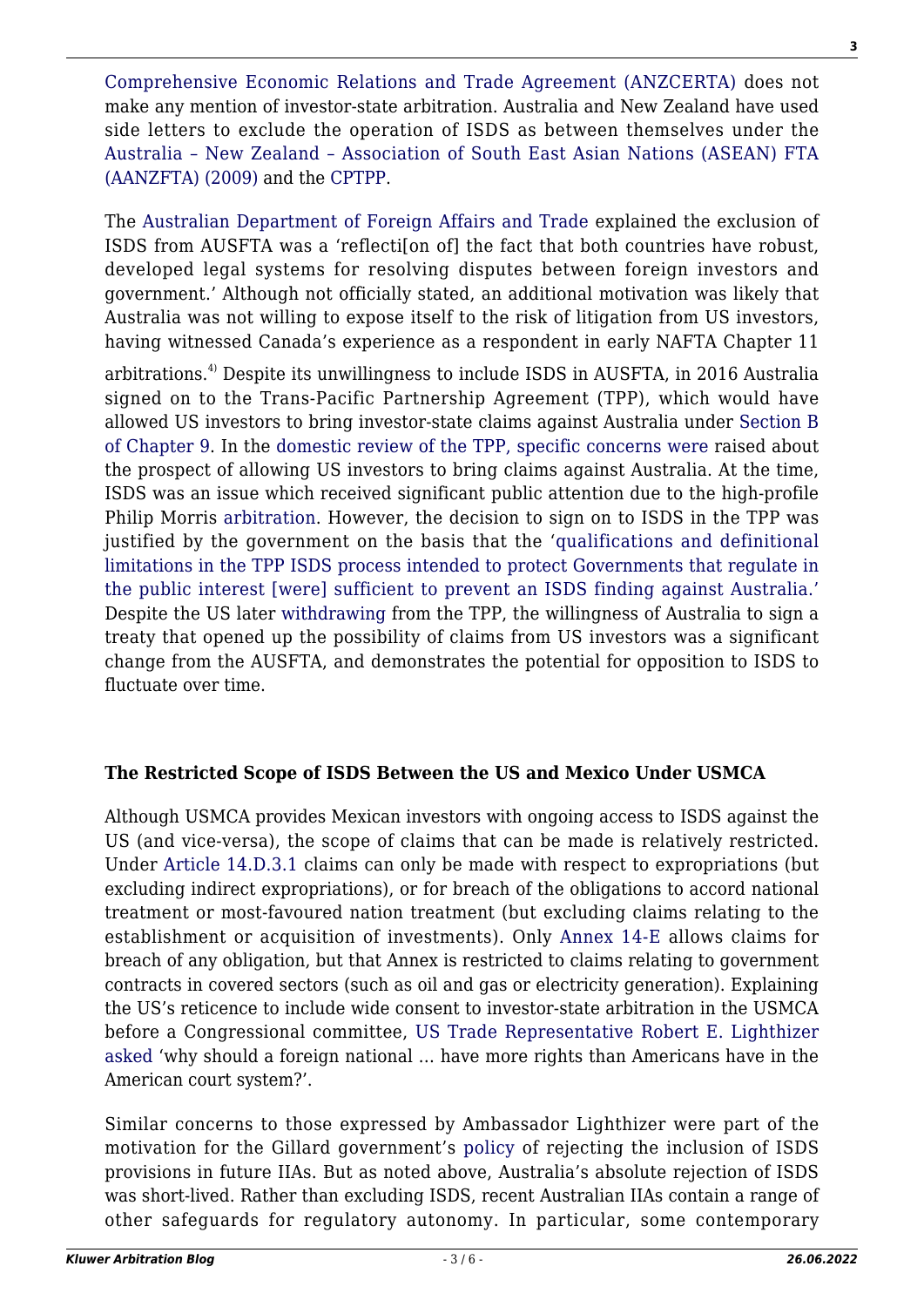Australian IIAs have shielded certain categories of measure from ISDS claims, such as the well-known denial of benefits provisions for tobacco control measures under [Article 29.5 of the CPTPP](https://www.dfat.gov.au/sites/default/files/29-exceptions-and-general-provisions.pdf#page=9) and the exclusion of public health measures from the scope of ISDS under [Article 14.21.1\(b\)](https://www.dfat.gov.au/sites/default/files/iacepa-chapter-14-investment.pdf#page=16) of the Indonesia – Australia Comprehensive Economic Partnership Agreement (IA-CEPA).

In contrast to [Annex 14-D](https://ustr.gov/sites/default/files/files/agreements/FTA/USMCA/Text/14-Investment.pdf#page=20) of USMCA, Australia has generally not sought to protect its regulatory autonomy by limiting the range of obligations which can be the subject of ISDS claims. The notable exception is the [China – Australia FTA \(2015\) \(ChAFTA\),](https://www.dfat.gov.au/sites/default/files/chafta-agreement-text.pdf) which states in [Article 9.12.2](https://www.dfat.gov.au/sites/default/files/chafta-chapter-9-investment.pdf#page=10) that ISDS claims can only be brought for breach of the national treatment obligation. However, the investment chapter of ChAFTA is unusual because it only contains a narrow range of obligations – omitting typical IIA provisions such as fair and equitable treatment and expropriation – and it co-exists with the

[China – Australia BIT \(1988\)](http://www.austlii.edu.au/au/other/dfat/treaties/1988/14.html). 5) Under [Article 14.6](https://www.dfat.gov.au/sites/default/files/iacepa-chapter-14-investment.pdf#page=5) of the IA-CEPA an investor-state claim cannot be made for breach of the prohibition on performance requirements. Aside from these examples, Australia has generally not sought to minimise the risks of ISDS by limiting the range of substantive obligations which can be the basis for an investor claim. It will be interesting to see whether, in future treaties, Australia is inspired by the approach taken in [Annex 14-D](https://ustr.gov/sites/default/files/files/agreements/FTA/USMCA/Text/14-Investment.pdf#page=20) of USMCA.

## **Conclusions – USMCA, Australia and the Global Trend Away from ISDS**

The ISDS provisions of USMCA are a major departure from NAFTA, and represent part of a wider trend in which states are approaching investor-state arbitration with greater caution. For countries that share at least some concern about the extent to which ISDS impacts on regulatory autonomy, such as Australia, Annex 14-D of USMCA may provide a novel model for future IIAs. However, Australia's varied approaches to ISDS over the past fifteen years demonstrate that trends away from ISDS are not necessarily linear. Australia rejected ISDS in the AUSFTA back in 2004, but it signed on to the TPP in 2016 – a time at which the global tide had already started to turn against ISDS. It is possible that the USMCA parties may have similar fluctuations in their policy on ISDS in future.

### *For the full scope of our coverage of USMCA to date, click [here](http://arbitrationblog.kluwerarbitration.com/category/usmca/?doing_wp_cron=1591675178.5335190296173095703125).*

*To make sure you do not miss out on regular updates from the Kluwer Arbitration Blog, please subscribe [here](http://arbitrationblog.kluwerarbitration.com/newsletter/). To submit a proposal for a blog post, please consult our [Editorial Guidelines.](http://arbitrationblog.kluwerarbitration.com/editorial-guidelines/)*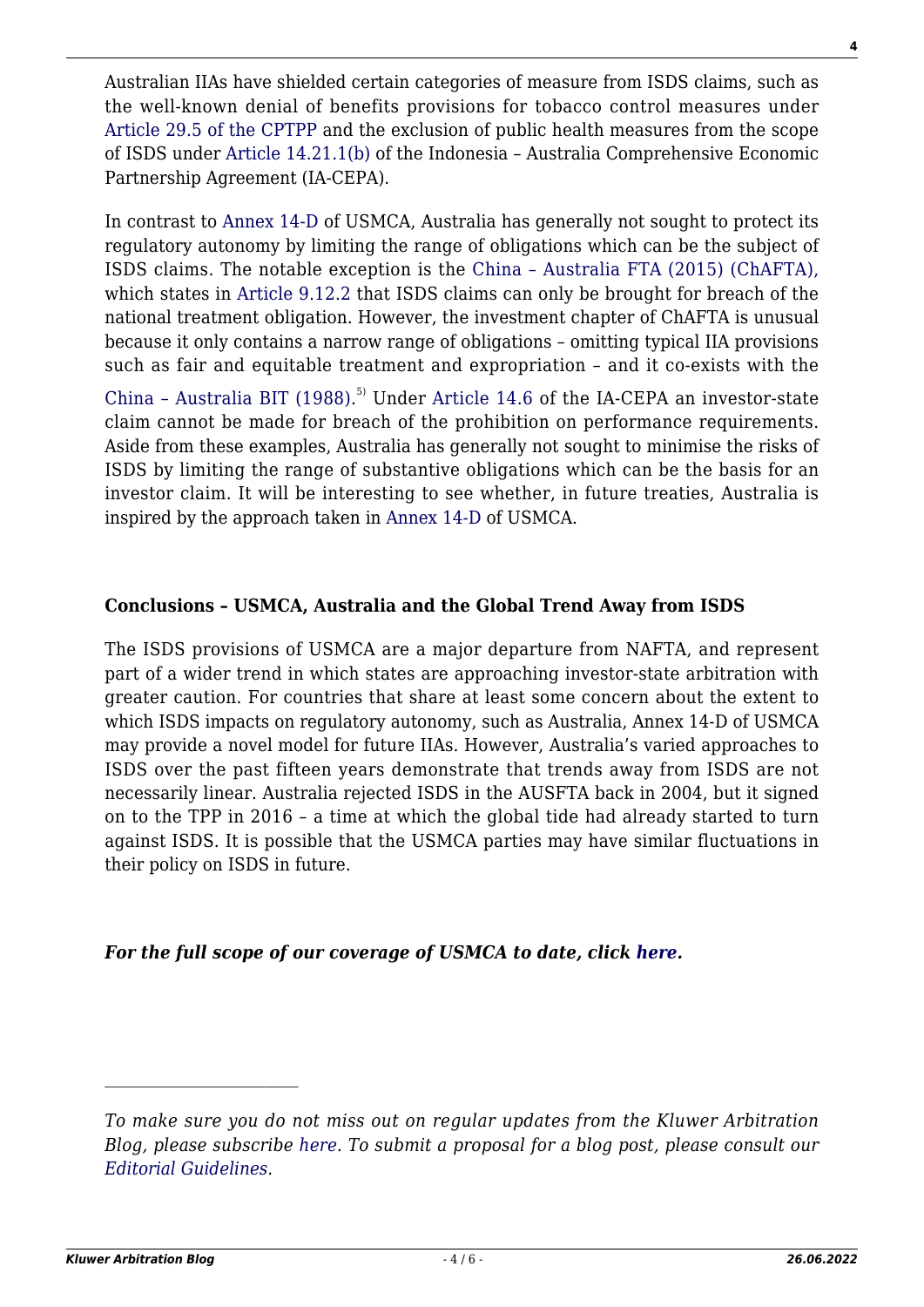#### **Profile Navigator and Relationship Indicator**

Offers 6,200+ data-driven arbitrator, expert witness and counsel profiles and the ability to explore relationships of 13,500+ arbitration practitioners and experts for potential conflicts of interest.

[Learn how](https://www.wolterskluwer.com/en/solutions/kluwerarbitration/practiceplus?utm_source=arbitrationblog&utm_medium=articleCTA&utm_campaign=article-banner) **[Kluwer Arbitration Practice Plus](https://www.wolterskluwer.com/en/solutions/kluwerarbitration/practiceplus?utm_source=arbitrationblog&utm_medium=articleCTA&utm_campaign=article-banner)** [can support you.](https://www.wolterskluwer.com/en/solutions/kluwerarbitration/practiceplus?utm_source=arbitrationblog&utm_medium=articleCTA&utm_campaign=article-banner)



### References

**↑1** XII:2(b) to disputes concerning the amount of compensation payable for However, in the [Australia – China BIT](http://www.austlii.edu.au/au/other/dfat/treaties/1988/14.html) this consent was ostensibly limited by article expropriation.

ISDS was absent from the [2014 Japan – Australia Economic Partnership Agreement](https://www.dfat.gov.au/sites/default/files/jaepa-chapters-1-to-20.pdf) [\(JAEPA\),](https://www.dfat.gov.au/sites/default/files/jaepa-chapters-1-to-20.pdf) which states in article 14.19.1 that the parties may consider adopting an

**↑2** ISDS mechanism as part of a review of the agreement. However, ISDS is available as between Australia and Japan under Chapter 9 of the [Comprehensive and Progressive](https://www.dfat.gov.au/sites/default/files/9-investment.pdf) [Agreement for Trans-Pacific Partnership \(CPTPP\)](https://www.dfat.gov.au/sites/default/files/9-investment.pdf).

**the [Malaysia – Australia FTA \(MAFTA\)](https://www.dfat.gov.au/trade/agreements/in-force/mafta/Pages/malaysia-australia-free-trade-agreement#chap_12) also do not include ISDS. However, ISDS is<br>the CDTDD and far Malaysia, under the contract the CDTDD and far Malaysia, under the contract of the Malaysia surface in the contract of the** The [2014 Japan – Australia Economic Partnership Agreement \(JAEPA\)](https://www.dfat.gov.au/sites/default/files/jaepa-chapters-1-to-20.pdf) and the [2012](https://www.dfat.gov.au/trade/agreements/in-force/mafta/Pages/malaysia-australia-free-trade-agreement#chap_12)

provided for these treaty parties through the CPTPP and, for Malaysia, under the AANZFTA.

See William S Dodge, 'Investor-State Dispute Settlement between Developed

**↑4** Countries: Reflections on the Australia-United States Free Trade Agreement' (2006) 39 *Vanderbilt Journal of Transnational Law* 1.

Under [Article 9.9](https://www.dfat.gov.au/sites/default/files/chafta-chapter-9-investment.pdf#page=7) of ChAFTA, the parties committed to a future work program to

**↑5** negotiate a more comprehensive investment chapter. To date, no newer investment chapter has been concluded.

This entry was posted on Saturday, June 27th, 2020 at 8:00 am and is filed under